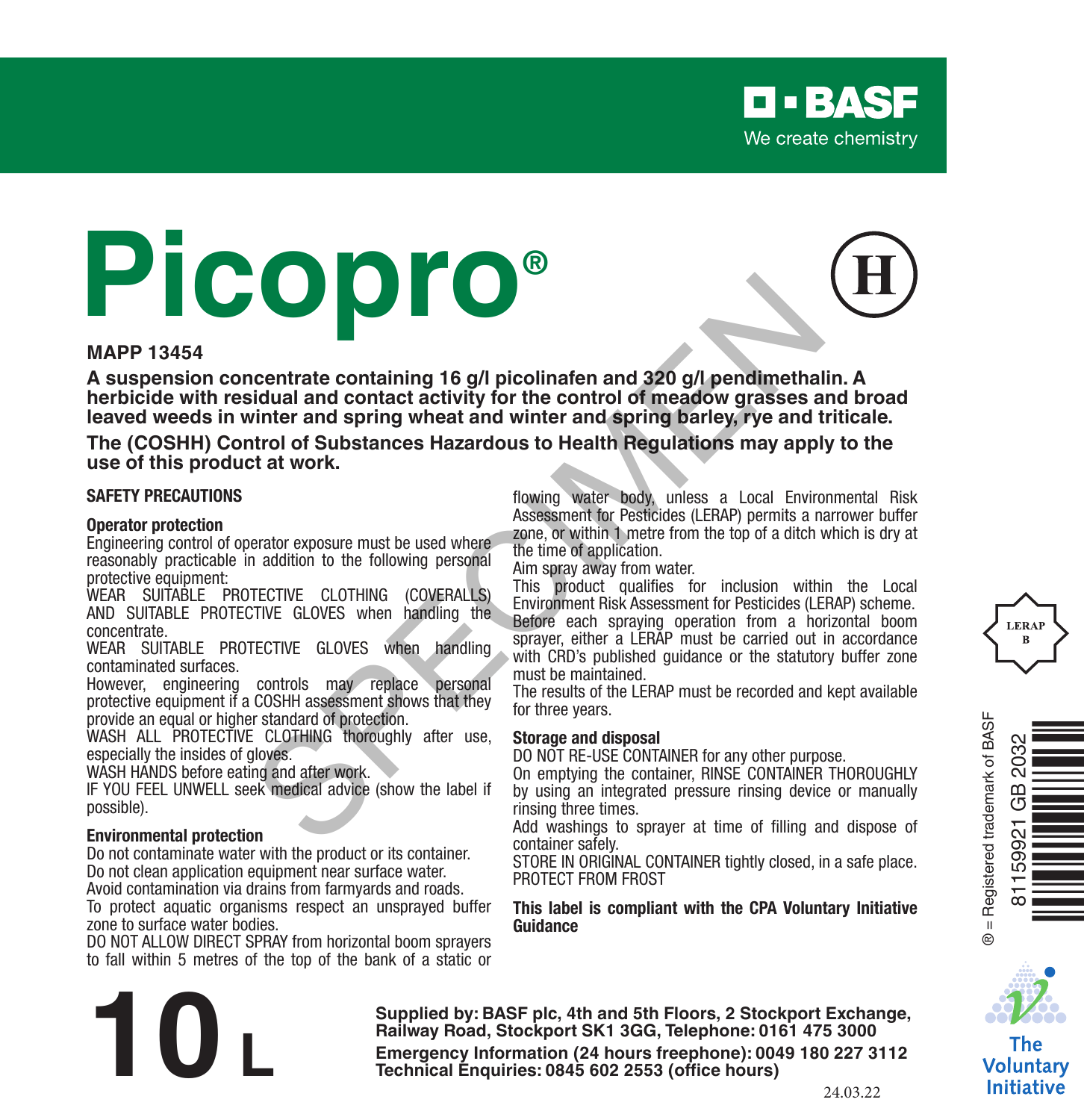# **Picopro®**

**A suspension concentrate containing 16 g/l picolinafen and 320 g/l pendimethalin.**

**Warning**

| Very toxic to aquatic life with long lasting<br>effects.                                                                                                                                                         |                                                   |                                                       |                                                             |                                                                                                   |  |  |
|------------------------------------------------------------------------------------------------------------------------------------------------------------------------------------------------------------------|---------------------------------------------------|-------------------------------------------------------|-------------------------------------------------------------|---------------------------------------------------------------------------------------------------|--|--|
| Collect spillage.<br>Dispose of contents/container to a licensed hazardous-waste<br>disposal contractor or collection site except for empty clean<br>containers which can be disposed of as non-hazardous waste. |                                                   |                                                       |                                                             |                                                                                                   |  |  |
| Contains pendimethalin and 1,2 benzisothiazol-3(2H)-one. May<br>produce an allergic reaction.                                                                                                                    |                                                   |                                                       |                                                             |                                                                                                   |  |  |
| To avoid risks to human health and the environment,<br>comply with the instructions for use.                                                                                                                     |                                                   |                                                       |                                                             |                                                                                                   |  |  |
| <b>IMPORTANT INFORMATION</b>                                                                                                                                                                                     |                                                   |                                                       |                                                             |                                                                                                   |  |  |
| FOR USE ONLY AS AN AGRICULTURAL HERBICIDE                                                                                                                                                                        |                                                   |                                                       |                                                             |                                                                                                   |  |  |
| Crop                                                                                                                                                                                                             | <b>Application Timing</b>                         | <b>Maximum Individual Dose</b><br>(litres product/ha) | <b>Maximum Number of</b><br><b>Treatments</b><br>(per crop) | <b>Latest Time of Application</b>                                                                 |  |  |
| Winter barley, winter wheat,<br>rye, triticale.                                                                                                                                                                  | Pre- and post-emergence                           | 3.0                                                   |                                                             | Before pseudo-stem erect<br>stage (before growth stage)<br>30)                                    |  |  |
| Spring barley<br>Spring wheat                                                                                                                                                                                    | Pre-emergence<br>0 <sub>R</sub><br>Post-emergence | 3.0<br>0 <sub>R</sub><br>2.0                          |                                                             | Pre-emergence of the crop<br>0R<br>Before pseudo-stem erect<br>stage (before growth stage)<br>30) |  |  |

**READ THE LABEL BEFORE USE. USING THIS PRODUCT IN A MANNER THAT IS INCONSISTENT WITH THE LABEL MAY BE AN OFFENCE. FOLLOW THE CODE OF PRACTICE FOR USING PLANT PROTECTION PRODUCTS.**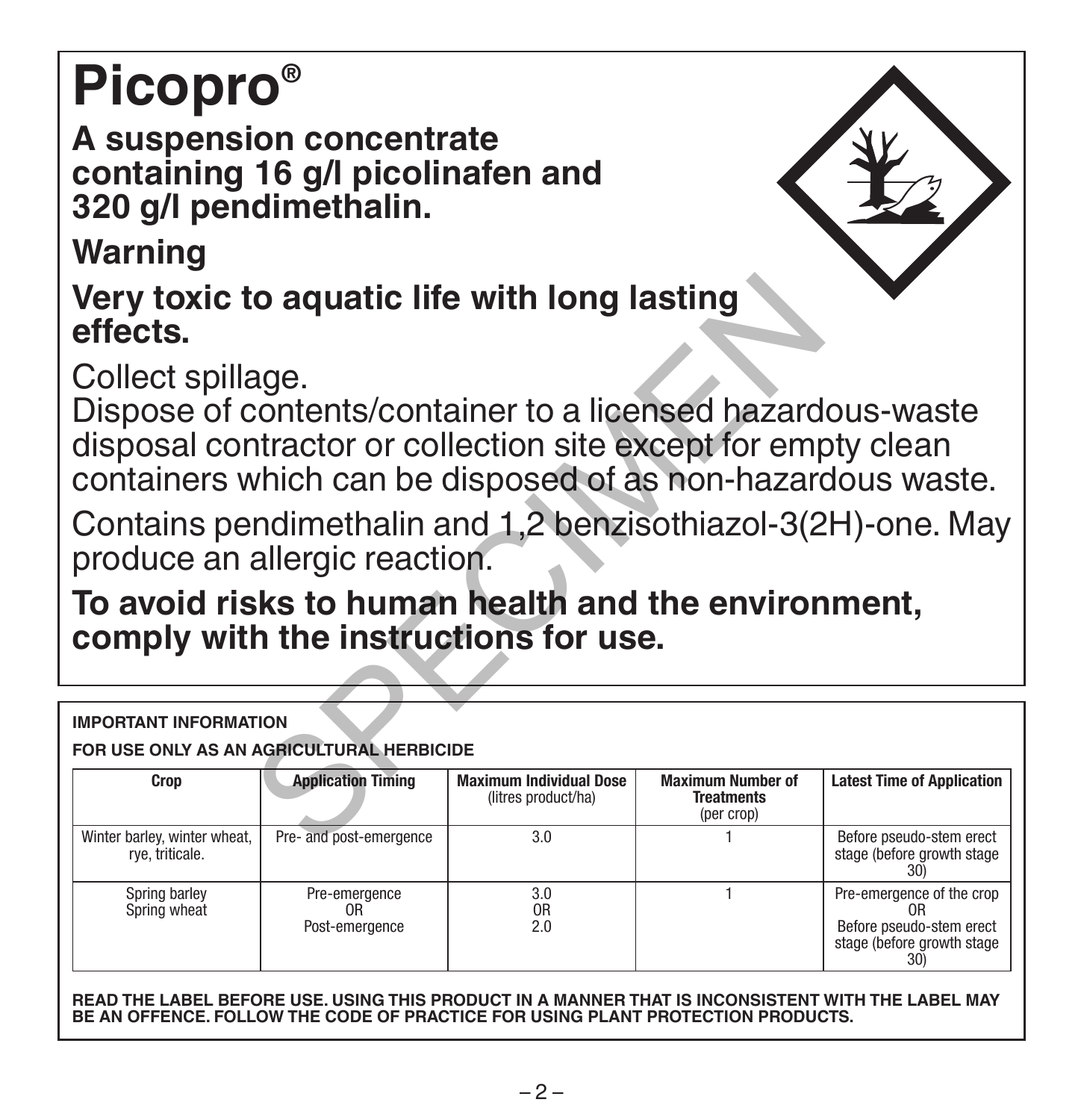# **DIRECTIONS FOR USE**

IMPORTANT: This information is approved as part of the Product Label. All instructions within this section must be read carefully in order to obtain safe and successful use of this product.

PicoPro is a herbicide with residual and contact activity for the control of meadow grasses and broad leaved weeds in winter and spring wheat and winter and spring barley, rye and triticale.

# **Restrictions/Warnings**

#### **Efficacy**

For residual control some soil moisture is required for Picopro. Best results will be obtained if rain falls within 7 days of application.

Residual control may be reduced:

- under prolonged dry conditions
- on soils with more than 6% organic matter
- on soils with a high Kd factor
- on soils where ash content is high

DO NOT disturb the soil after application.

Where cultural techniques which encourage the build up of organic residues in the surface soil are practised for a number of seasons, the effectiveness of residual herbicides may be reduced. In such circumstances periodic ploughing is recommended to disperse residues into a greater volume of soil. some soil moisture is required for Picopro. Best results will b<br>
ication.<br>
y be reduced:<br>
y conditions<br>
that factor<br>
in Md factor<br>
in Content is high<br>
soil after application.<br>
iniques which encourage the build up of organi

#### **Soil types**

Picopro may be used on all mineral soil types.

DO NOT use on soils with more than 10% organic matter.

DO NOT use on stony or gravelly soils as crop damage can occur, particularly if heavy rain follows treatment.

DO NOT use on water logged soil or soils prone to water logging.

#### **Seedbed preparation**

Trash and straw should be incorporated evenly during seedbed preparation.

Seedbeds must have a fine, firm tilth.

Loose or cloddy seedbeds must be consolidated prior to application, otherwise reduced weed control may occur. They may also cause seed to be inadequately covered which could result in crop damage.

#### **Crop safety**

Do not apply to crops suffering from stress, which may be caused for example by pests, disease, waterlogging, poor seedbed conditions or previous chemical treatment.

Water logging that occurs soon after pre-emergence applications may lead to crop damage.

For pre-emergence applications, seed should be covered with a minimum of 3.2 cm of settled soil.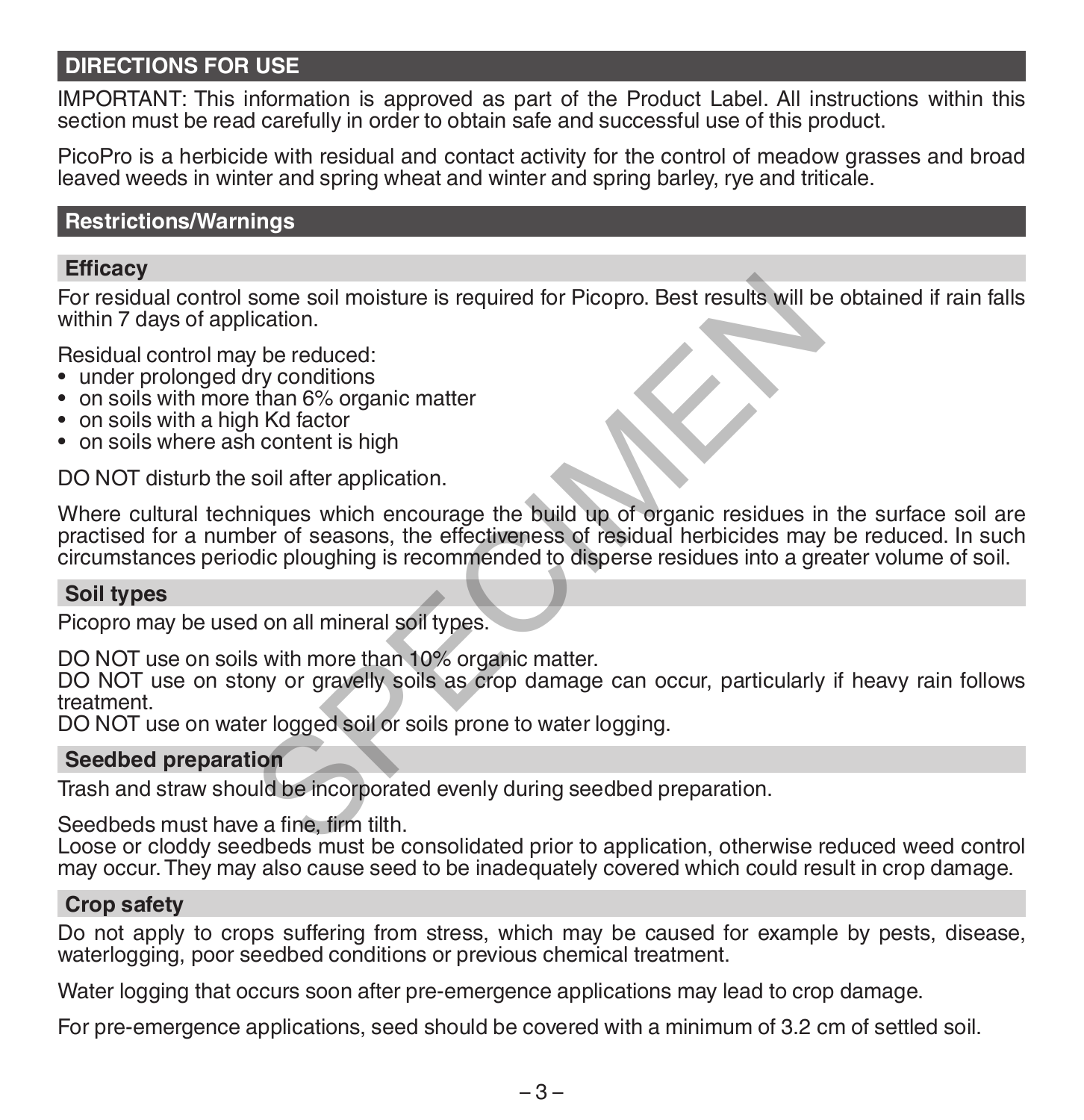Shallow drilled crops should only be treated post-emergence

DO NOT soil incorporate.

Avoid spraying during periods of prolonged or severe frosts.

Some transient bleaching may be seen after application to some crops. This does not lead to yield loss.

DO NOT spray undersown cereals or those to be undersown.

DO NOT roll emerged crops prior to application. DO NOT roll autumn treated crops until the spring.

# **Spray drift**

### **Other restrictions/warnings**

# **Weed control**

# **Susceptibility of weeds to single applications of Picopro**

| <b>Spray drift</b>                                                                                                                                                            |                                                                                                        |                  |                  |  |  |
|-------------------------------------------------------------------------------------------------------------------------------------------------------------------------------|--------------------------------------------------------------------------------------------------------|------------------|------------------|--|--|
| Extreme care should be taken to avoid damage by drift onto plants outside the target area.                                                                                    |                                                                                                        |                  |                  |  |  |
| <b>Other restrictions/warnings</b>                                                                                                                                            |                                                                                                        |                  |                  |  |  |
|                                                                                                                                                                               | DO NOT use more than one application of Picopro in one growing season.                                 |                  |                  |  |  |
| if skin/clothes are washed immediately.                                                                                                                                       | Concentrated or diluted Picopro may stain. Avoid spillage. Staining is minimised or completely removed |                  |                  |  |  |
| <b>Weed control</b>                                                                                                                                                           |                                                                                                        |                  |                  |  |  |
| Susceptibility of weeds to single applications of Picopro<br>For post-emergence applications best results will be achieved by application to small actively growing<br>weeds. |                                                                                                        |                  |                  |  |  |
|                                                                                                                                                                               |                                                                                                        | <b>Picopro</b>   |                  |  |  |
| Product Rate (I/ha)                                                                                                                                                           | $\overline{3}$                                                                                         |                  | 3                |  |  |
| <b>Application timing</b>                                                                                                                                                     | Pre-em                                                                                                 | Post-em          |                  |  |  |
| <b>Annual Meadow-grass</b>                                                                                                                                                    | S                                                                                                      | S up to 2 lvs    | S up to 2 lvs    |  |  |
| Rough Meadow-grass                                                                                                                                                            | <b>MS</b>                                                                                              | MS up to 2 lvs   | MS up to 2 lvs   |  |  |
| Loose silky bent                                                                                                                                                              | S                                                                                                      | MR up to 1 leaf  | S up to 1 leaf   |  |  |
| Charlock                                                                                                                                                                      | <b>MS</b>                                                                                              | Sup to 6 lvs     | Sup to 6 lvs     |  |  |
| Cleavers                                                                                                                                                                      | <b>MS</b>                                                                                              | MS up to 1 whorl | S up to 3 whorls |  |  |
| <b>Common Chickweed</b>                                                                                                                                                       | S                                                                                                      | S up to 6 lvs    | S up to 6 lvs    |  |  |
| Common Field Speedwell                                                                                                                                                        | S                                                                                                      | Sup to 6 lvs     | Sup to 6 lvs     |  |  |
| <b>Common Fumitory</b>                                                                                                                                                        | S                                                                                                      | S up to 3 lvs    | S up to 3 lvs    |  |  |
| Common Orache                                                                                                                                                                 | <b>MS</b>                                                                                              |                  |                  |  |  |
| <b>Common Poppy</b>                                                                                                                                                           | <b>MS</b>                                                                                              | Sup to 6 lvs     | Sup to 6 lvs     |  |  |
| Corn Marigold                                                                                                                                                                 | S                                                                                                      |                  |                  |  |  |
| Fat-hen                                                                                                                                                                       | <b>MS</b>                                                                                              | S up to 2 lvs    | S up to 2 lvs    |  |  |
| Field Forget-me-not                                                                                                                                                           | <b>MS</b>                                                                                              | S up to 1 leaf   | S up to 2 lvs    |  |  |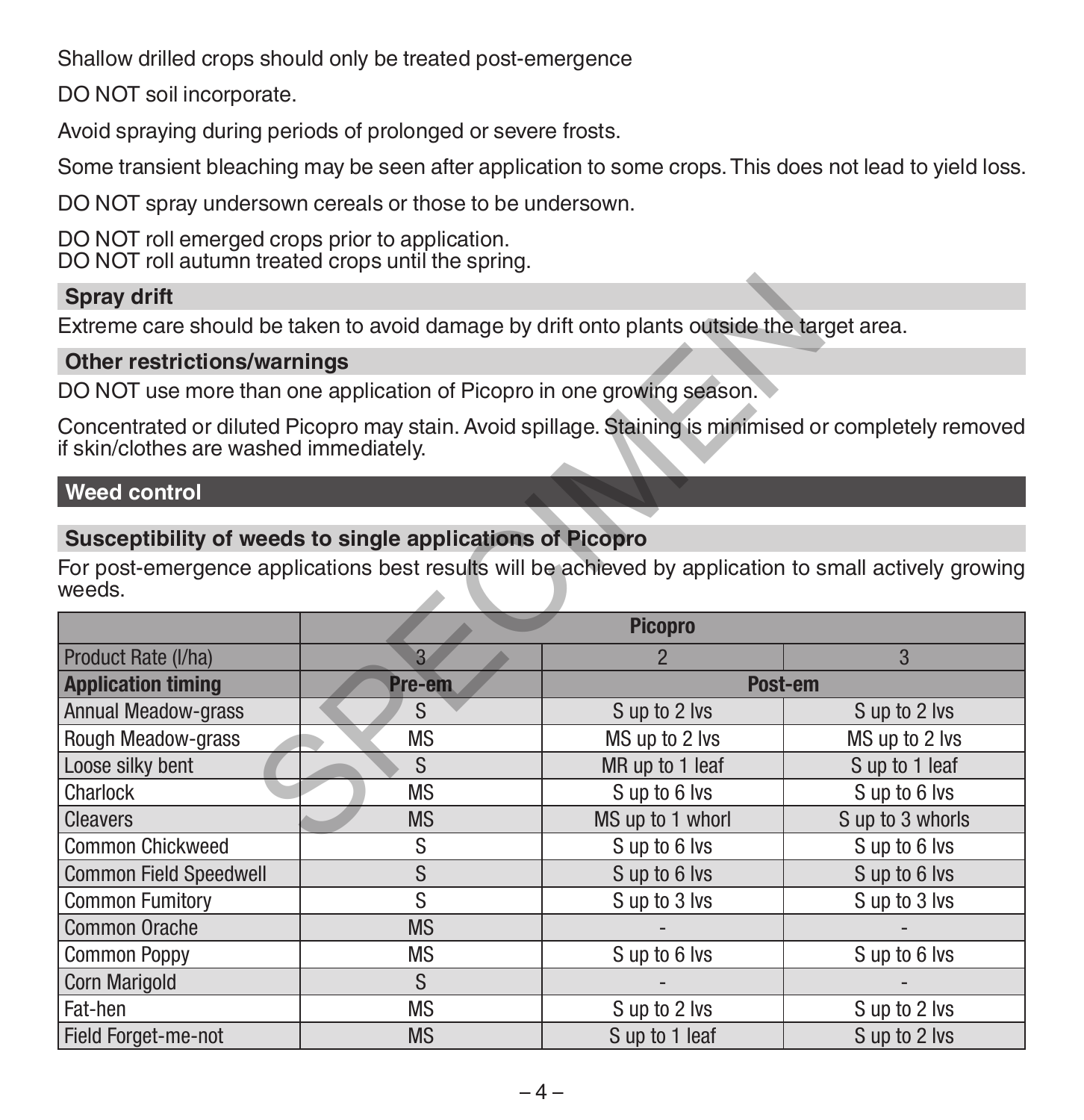|                                                                                                                                                                                                                                                                                                                                                                                                                                                                                                                                                                                                                                                                                                                              | <b>Picopro</b> |                |                   |  |  |
|------------------------------------------------------------------------------------------------------------------------------------------------------------------------------------------------------------------------------------------------------------------------------------------------------------------------------------------------------------------------------------------------------------------------------------------------------------------------------------------------------------------------------------------------------------------------------------------------------------------------------------------------------------------------------------------------------------------------------|----------------|----------------|-------------------|--|--|
| Product Rate (I/ha)                                                                                                                                                                                                                                                                                                                                                                                                                                                                                                                                                                                                                                                                                                          | 3              | $\overline{2}$ | 3                 |  |  |
| <b>Application timing</b>                                                                                                                                                                                                                                                                                                                                                                                                                                                                                                                                                                                                                                                                                                    | Pre-em         | Post-em        |                   |  |  |
| <b>Field Pansy</b>                                                                                                                                                                                                                                                                                                                                                                                                                                                                                                                                                                                                                                                                                                           | <b>MS</b>      | S up to 4 lvs  | S up to 4 lvs     |  |  |
| Hemp-nettle (Day Nettle)                                                                                                                                                                                                                                                                                                                                                                                                                                                                                                                                                                                                                                                                                                     | S              |                |                   |  |  |
| <b>Henbit Dead-nettle</b>                                                                                                                                                                                                                                                                                                                                                                                                                                                                                                                                                                                                                                                                                                    | S              |                | Sup to 6 lvs      |  |  |
| Ivy-leaved speedwell                                                                                                                                                                                                                                                                                                                                                                                                                                                                                                                                                                                                                                                                                                         | S              | S up to 6 lvs  | S up to 6 lvs     |  |  |
| Knotgrass                                                                                                                                                                                                                                                                                                                                                                                                                                                                                                                                                                                                                                                                                                                    | <b>MS</b>      |                |                   |  |  |
| <b>Parsley Piert</b>                                                                                                                                                                                                                                                                                                                                                                                                                                                                                                                                                                                                                                                                                                         | S              |                | S up to 2 lvs     |  |  |
| <b>Red Dead-nettle</b>                                                                                                                                                                                                                                                                                                                                                                                                                                                                                                                                                                                                                                                                                                       | S              | S up to 6 lvs  | S up to 6 lvs     |  |  |
| <b>Scarlet Pimpernel</b>                                                                                                                                                                                                                                                                                                                                                                                                                                                                                                                                                                                                                                                                                                     | $\overline{s}$ |                |                   |  |  |
| Shepherd's Purse                                                                                                                                                                                                                                                                                                                                                                                                                                                                                                                                                                                                                                                                                                             | S              | Sup to 6 lvs   | S up to 6 lvs     |  |  |
| Smooth Sowthistle                                                                                                                                                                                                                                                                                                                                                                                                                                                                                                                                                                                                                                                                                                            | <b>MS</b>      |                |                   |  |  |
| Volunteer Oilseed Rape (1)                                                                                                                                                                                                                                                                                                                                                                                                                                                                                                                                                                                                                                                                                                   | S.             | MS up to 2 lvs | MS up to 2 lvs    |  |  |
| $S =$ Susceptible<br>MS = Moderately susceptible<br>MR = Moderately resistant<br>(1) = deep germinating volunteer Oilseed Rape may not be controlled.                                                                                                                                                                                                                                                                                                                                                                                                                                                                                                                                                                        |                |                |                   |  |  |
| <b>Resistance Management</b>                                                                                                                                                                                                                                                                                                                                                                                                                                                                                                                                                                                                                                                                                                 |                |                |                   |  |  |
| <b>GROUP</b>                                                                                                                                                                                                                                                                                                                                                                                                                                                                                                                                                                                                                                                                                                                 | $\overline{3}$ | 12             | <b>HERBICIDES</b> |  |  |
| Strains of some annual grasses (eg Blackgrass, Wild-Oats, and Italian Ryegrass) have developed<br>resistance to herbicides, which may lead to poor control. Picolinafen is an inhibitor of carotenoid<br>biosynthesis at the PDS step (a group that includes picolinafen and diflufenican). A strategy for<br>preventing and managing such resistance should be adopted. To prevent the development of resistant<br>weeds herbicides with different modes of action must be used when applying in sequence. Guidelines<br>have been produced by the Weed Resistance Action Group and copies are available from the AHDB,<br>CPA, your distributor, crop adviser or product manufacturer.<br><b>Crop Specific Information</b> |                |                |                   |  |  |
|                                                                                                                                                                                                                                                                                                                                                                                                                                                                                                                                                                                                                                                                                                                              |                |                |                   |  |  |

# S = Susceptible

#### **Resistance Management**

| <b>CDOUD</b><br>- |  | <b>UEDDICIDEC</b><br>- כבועה |
|-------------------|--|------------------------------|
|                   |  |                              |

#### **Crop Specific Information**

All varieties of Winter and Spring Wheat, Winter and Spring Barley, Rye and Triticale.

#### **Time of application**

Pre- and post-crop emergence, up to before pseudo-stem erection (before growth stage 30). For winter drilled crops DO NOT apply pre-emergence to crops drilled after 30 November.

#### **Rate of application**

Apply Picopro at 2 or 3 l/ha in 200 litres of water per hectare.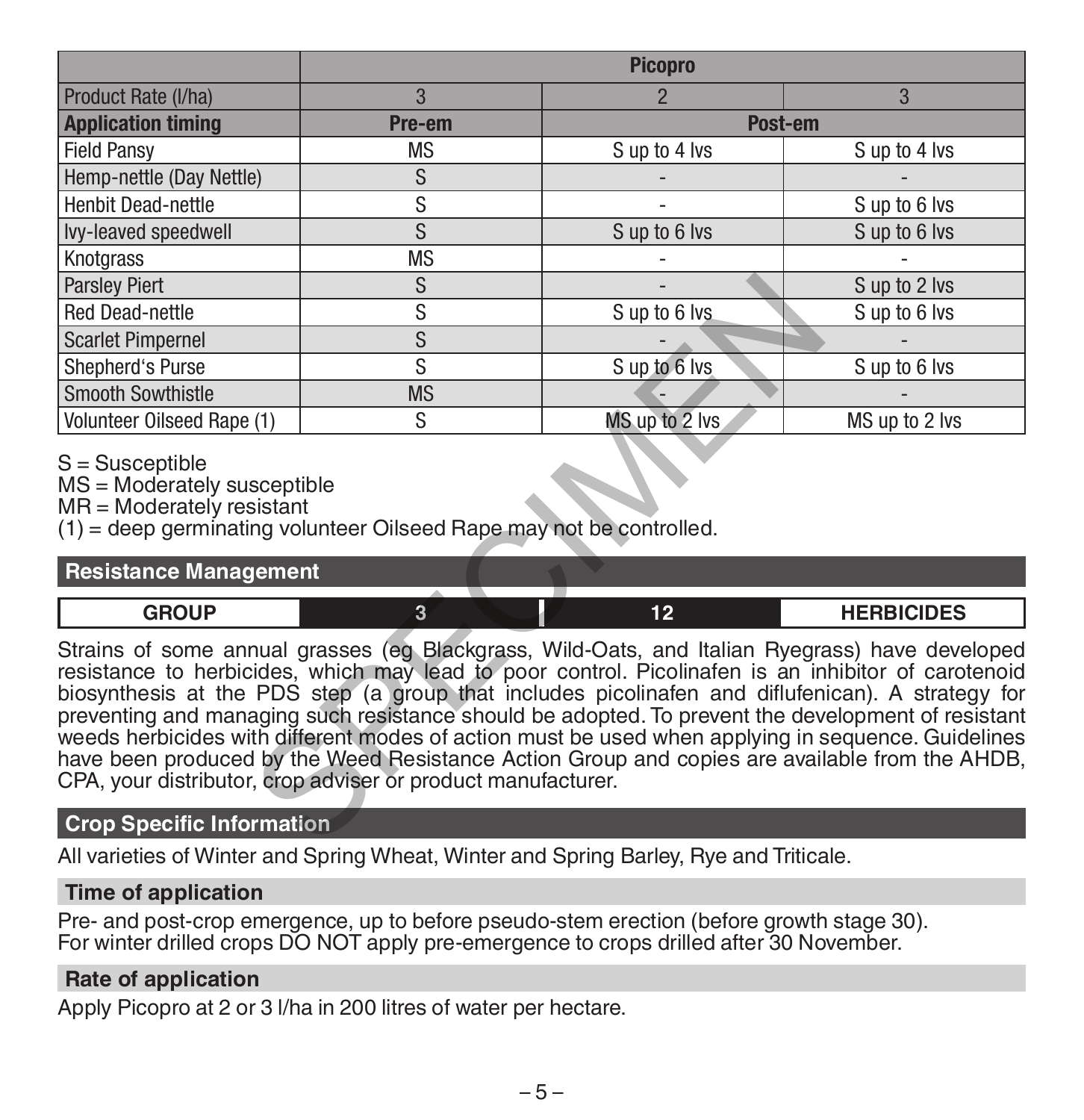#### **Following autumn use of Picopro**

#### **Following crops after normal harvest**

There are no restrictions on following crops other than rye-grass when Picopro is used alone. For ryegrass, ploughing or cultivation to at least 15 cm is required prior to drilling.

### **In the event of crop failure**

Spring wheat, spring barley, and winter field beans can be sown after crop failure. Plough to at least 15 cm and allow a minimum of 8 weeks between using Picopro and sowing.

Maize, oilseed rape, peas, or spring field beans can be sown in spring after crop failure. Minimal noninversion soil cultivation (to 5 cm) is required before drilling. At least 5 months must elapse between using Picopro and sowing maize.

#### **Following Spring use of Picopro**

#### **Following crops after normal harvest**

Oilseed rape, winter field beans, winter cereals, and ryegrass can be sown in autumn following normal harvest. Minimal non-inversion soil cultivation (to 5 cm) is needed before the sowing of oilseed rape or winter field beans. Ploughing to a depth of at least 15 cm is needed before sowing winter cereals and ryegrass. At least 6 months must elapse between using Picopro and sowing ryegrass. peas, or spinn ineu beat as can be sown in spinn galar to the form (to 5 cm) is required before drilling. At least 5 months r windowing maize.<br> **use of Picopro**<br> **ter normal harvest**<br>
field beans, winter cereals, and ryegr

Maize, spring field beans, peas, spring wheat, and spring barley can be sown in spring following normal harvest. Minimal non-inversion soil cultivation (to 5 cm) is needed before sowing.

# **In the event of crop failure**

Spring wheat, spring barley, peas, spring field beans, maize, and spring oilseed rape can be sown after crop failure. Plough to at least 15 cm and allow a minimum of 8 weeks to elapse between using Picopro and sowing.

#### **Mixing and Application**

#### **Mixing**

Apply Picopro in 200 litres water/ha.

Ensure good, even spray cover of the target using a spray of **fine** or **medium** quality (BCPC definition).

Never prepare more spray solution than is required.

Fill the spray tank three quarters full with water and start the agitation.

To ensure thorough mixing of the product, invert the container several times before opening.

Add the required quantity of Picopro to the spray tank while re-circulating and then the remainder of the water

Continue agitation until spraying is completed.

On emptying the product container, rinse container thoroughly by using an integrated pressure rinsing device or manually rinsing three times.

Add washings to sprayer at time of filling and dispose of container safely.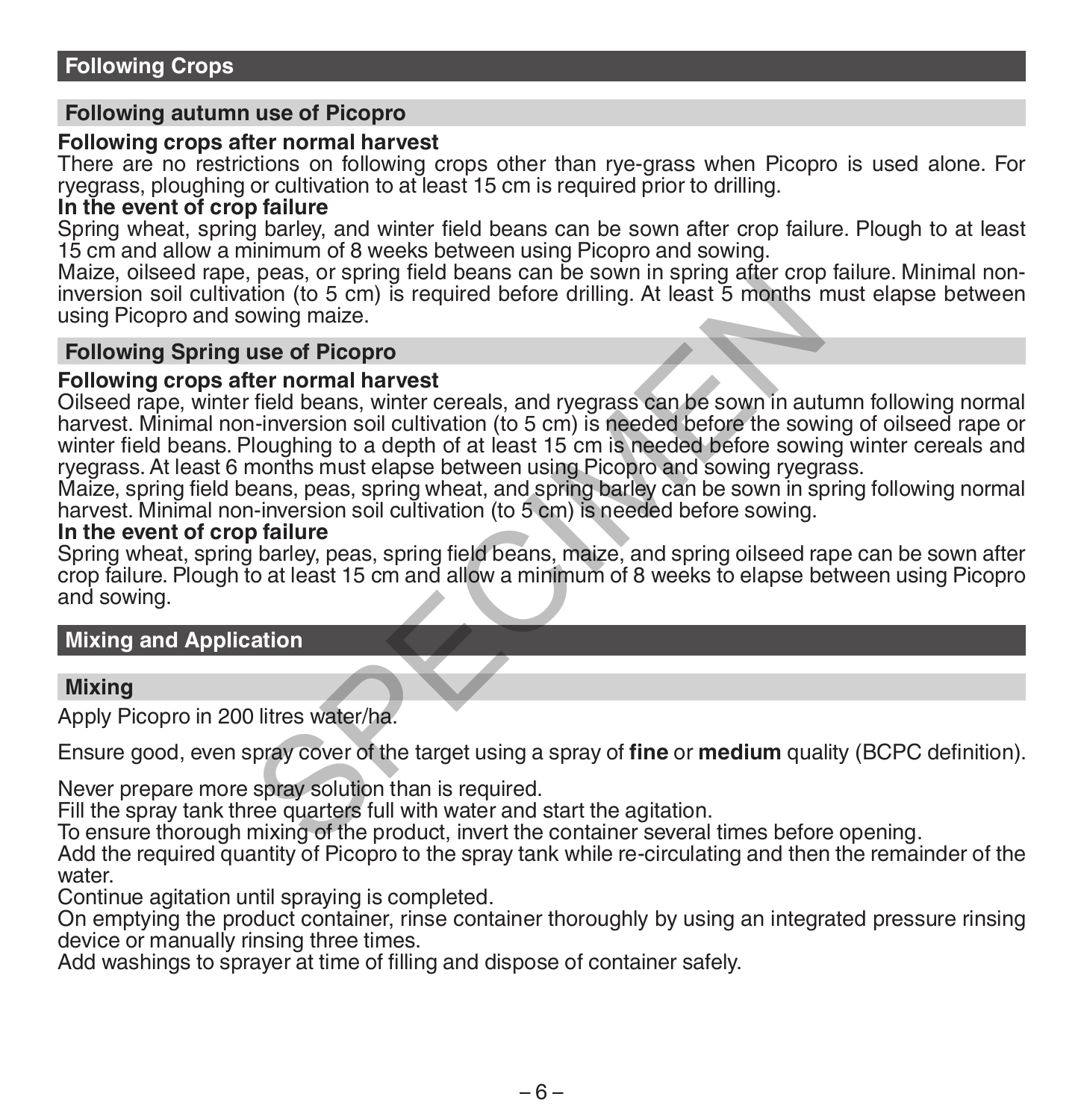## **Tank cleaning**

After spraying, thoroughly clean and flush out application machinery with a minimum of three rinses. using a wetting agent or a proprietary spray tank cleaner to ensure that all traces of product are removed, particularly before using the sprayer in broad-leaved crops.

#### **Compatibility**

For details of compatibilities contact your distributor, local BASF representative, the BASF Technical Services Hotline: 0845 602 2553 or visit our website www.agricentre.basf.co.uk

#### **Trade Mark Acknowledgments**

Picopro is a registered trademark of BASF.

# **The following does not form part of the authorised label text.**

With many products there is a general risk of resistance developing to the active ingredients. For this reason a change in activity cannot be ruled out. It is generally impossible to predict with certainty how resistance may develop because there are so many crop and use connected ways of influencing this. We therefore have to exclude liability for damage or loss attributable to any such resistance that may develop. To help minimise any loss in activity the BASF recommended rate should in all events be adhered to.

Numerous, particularly regional or regionally attributable, factors can influence the activity of the product. Examples include weather and soil conditions, crop plant varieties, crop rotation, treatment times, application amounts, admixture with other products, appearance of organisms resistant to active ingredients and spraying techniques. Under particular conditions a change in activity or damage to plants cannot be ruled out. The manufacturer or supplier is therefore unable to accept any liability in such circumstances. All goods supplied by us are of high grade and we believe them to be suitable, but as we cannot exercise control over their mixing or use or the weather conditions during and after application, which may affect the performance of the material, all conditions and warranties, statutory or otherwise, as to the quality or fitness for any purpose of our goods are excluded and no responsibility will be accepted by us for any damage or injury whatsoever arising from their storage, handling, application or use; but nothing should be deemed to exclude or restrict any liability upon us which cannot be excluded or restricted under the provisions of the Unfair Contract Terms Act 1977 or any similar applicable law. wledgments<br>sed trademark of BASF.<br>s not form part of the authorised label text.<br>there is a general risk of resistance developing to the active<br>activity cannot be ruled out. It is generally impossible to pred<br>o exclude liab

# **Section 6 of the Health and Safety at Work Act**

#### **Additional Product Safety Information**

The product label provides information on a specific pesticidal use of the product; do not use otherwise, unless you have assessed any potential hazard involved, the safety measures required and that the particular use has "off-label" approval or is otherwise permitted under the Plant Protection Products Regulations.

The information on this label is based on the best available information including data from test results.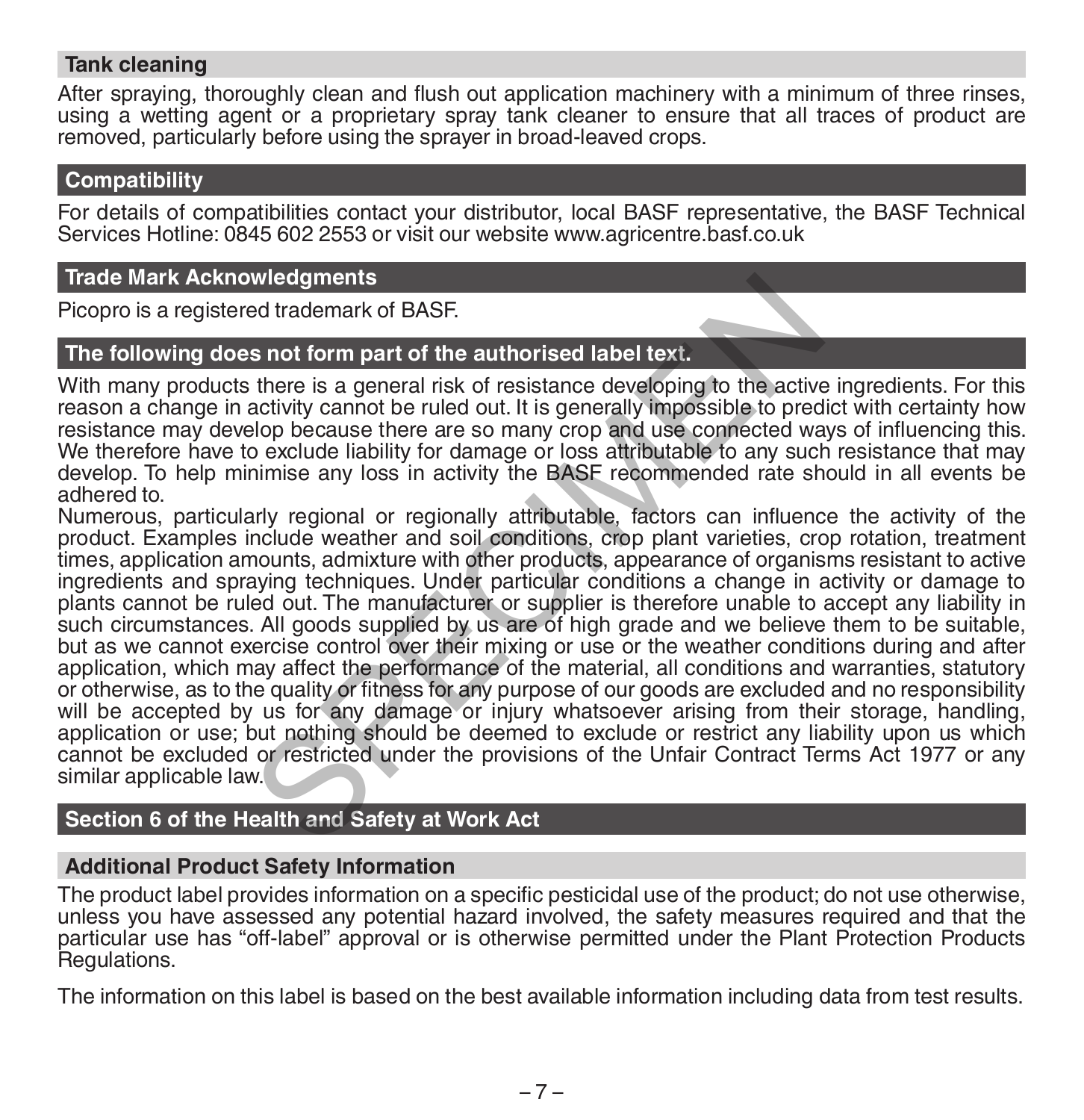# **Safety Data Sheet**

To access the Safety Data Sheet for this product scan the QR code or use the weblink below:



agricentre.basf.co.uk/PicoPro/MSDS Alternatively, contact your supplier. K/PicoPro/MSDS<br>tyour supplier.